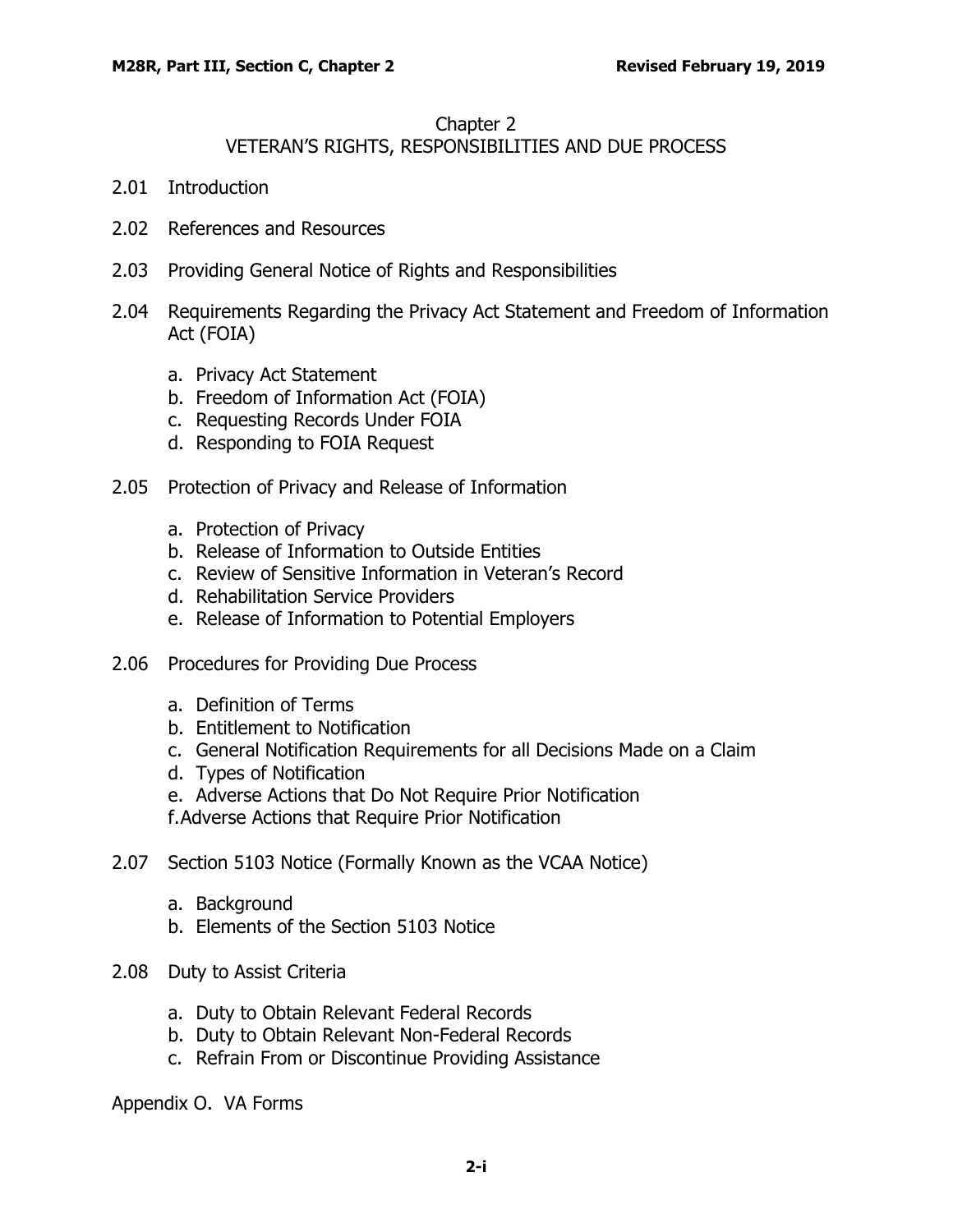#### Chapter 2

## VETERAN'S RIGHTS, RESPONSIBILITIES AND DUE PROCESS

### <span id="page-1-0"></span>2.01 Introduction

The scope of this chapter includes a description of Veterans' rights and responsibilities, information on providing notification of rights to a Veteran, due process, adverse action notification, award action, and duty to assist. This chapter also contains the statutory and regulatory provisions covering subject matter related to Veterans' rights, responsibilities and due process under Chapter 31.

<span id="page-1-1"></span>2.02 References and Resources (Change Date February 19, 2019)

| Laws:           | 38 United States Code (U.S.C.) 3697A<br>38 U.S.C. 5103A<br>38 U.S.C. 5103A<br>38 U.S.C. 5112<br>38 U.S.C. 5113<br>Freedom of Information Act (FOIA)<br>Privacy Act of 1974<br>Public Law (PL) 112-154<br>Veterans Claims Assistance Act (VCAA)                                                                                                                                                                                                                                                                        |
|-----------------|-----------------------------------------------------------------------------------------------------------------------------------------------------------------------------------------------------------------------------------------------------------------------------------------------------------------------------------------------------------------------------------------------------------------------------------------------------------------------------------------------------------------------|
| Regulations:    | 38 Code of Federal Regulations (CFR) 3.103<br>38 CFR 21.324<br>38 CFR 21.420                                                                                                                                                                                                                                                                                                                                                                                                                                          |
| VA Forms (VAF): | VAF 21-4142, Authorization and Consent To Release<br>Information to the Department Of Veterans Affairs<br>VAF 28-8739a, Protection of Privacy Information Statement<br>VAF 28-0800, Vocational Rehabilitation and Employment<br>(VR&E) Program Orientation<br>VAF 20-0998, Your Rights to Seek Further Review of our<br>Decision (Note - this form replaced all versions of VAF 4107<br>effective February 19, 2019)<br>VAF 3288, Request for and Consent to Release of<br><b>Information from Claimant's Records</b> |
| Websites:       | www.foia.va.gov/FOIA_Fee_info.asp<br>www.foia.va.gov/FOIA_Offices.asp<br>www.foia.va.gov                                                                                                                                                                                                                                                                                                                                                                                                                              |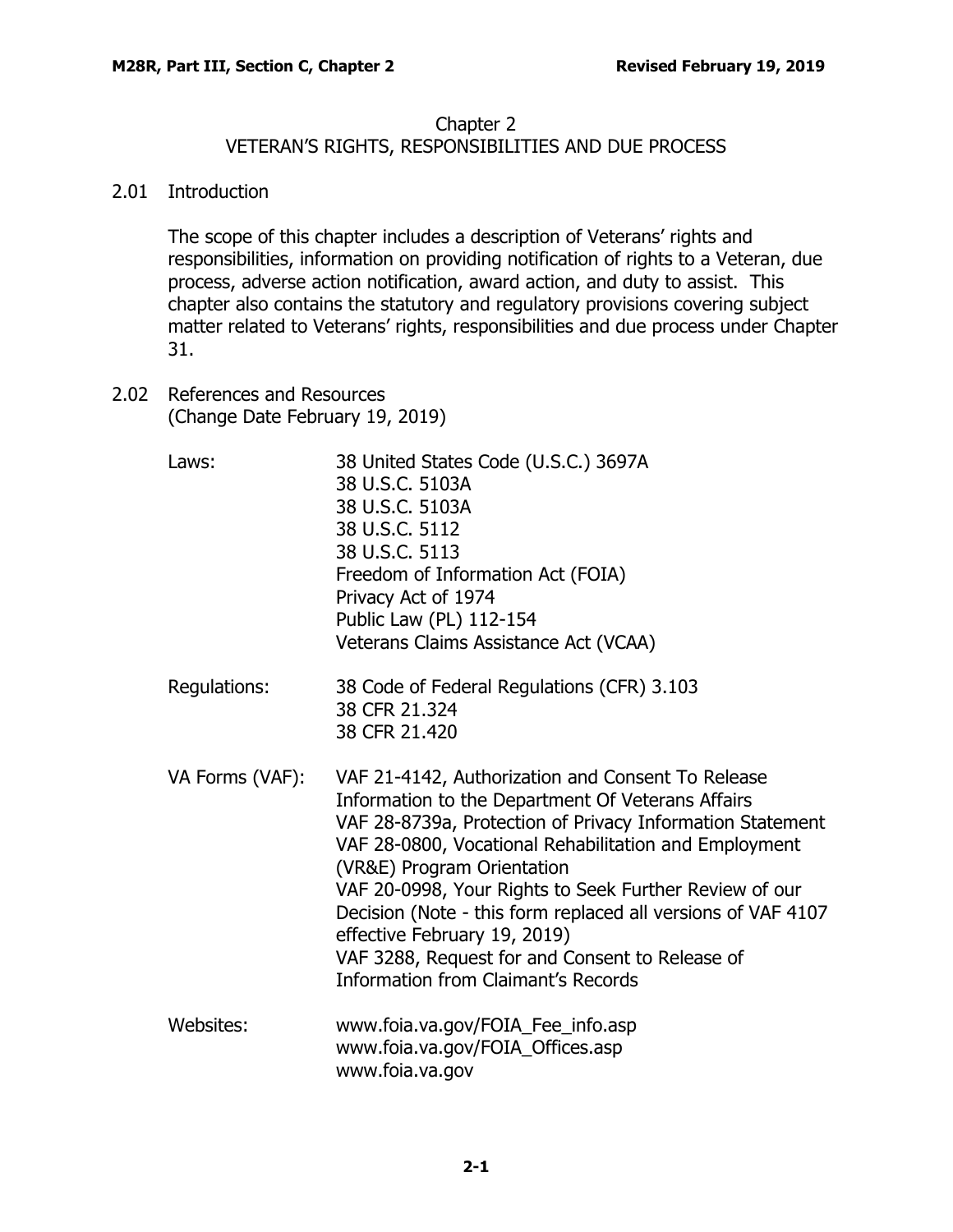<span id="page-2-0"></span>2.03 Providing General Notice of Rights and Responsibilities

A Vocational Rehabilitation Counselor (VRC) or Employment Coordinator (EC) (also referred to as case manager) is responsible for providing the general notice of rights and responsibilities to Veterans.

- a. During the initial interview, the VRC or EC will take the following actions:
	- 1. Inform the Veteran of his/her rights and responsibilities.
	- 2. Provide the Veteran with a copy of the signed VAF 28-0800, Vocational Rehabilitation and Employment (VR&E) Program Orientation.
	- 3. Inform the Veteran of current or future determinations that may affect his/her receipt of benefits and services.
- b. Veterans requesting or receiving benefits or services under the following chapters are entitled to notification:
	- 1. Chapter 18 Benefits for Children of Vietnam Veterans and Certain Other Veterans.
	- 2. Chapter 31 Vocational Rehabilitation and Employment.
	- 3. Chapter 35 Survivors' and Dependents' Educational Assistance.
	- 4. Chapter 36 Educational and Vocational Counseling (38 U.S.C. 3697A)
- c. Definition of Terms

Whenever the term "Veteran" is used in the discussion of the rehabilitation planning process, this term also includes a court-appointed legal custodian or guardian of the Veteran. Similarly, the term "child" or "dependent" includes a parent of a minor child or a court-appointed legal guardian or custodian. A determination of incompetence solely for the purposes of appointing a fiduciary to handle a Veteran's or an adult dependent's VA payments does not by itself mean that the Veteran or adult dependent is not competent to apply for and receive VR&E benefits. On the other hand, if a court with proper jurisdiction has appointed a guardian or custodian, then the case manager must develop the rehabilitation plan in cooperation with the guardian or custodian. Similarly, a parent must assist in the development of and sign any plan developed for a minor child.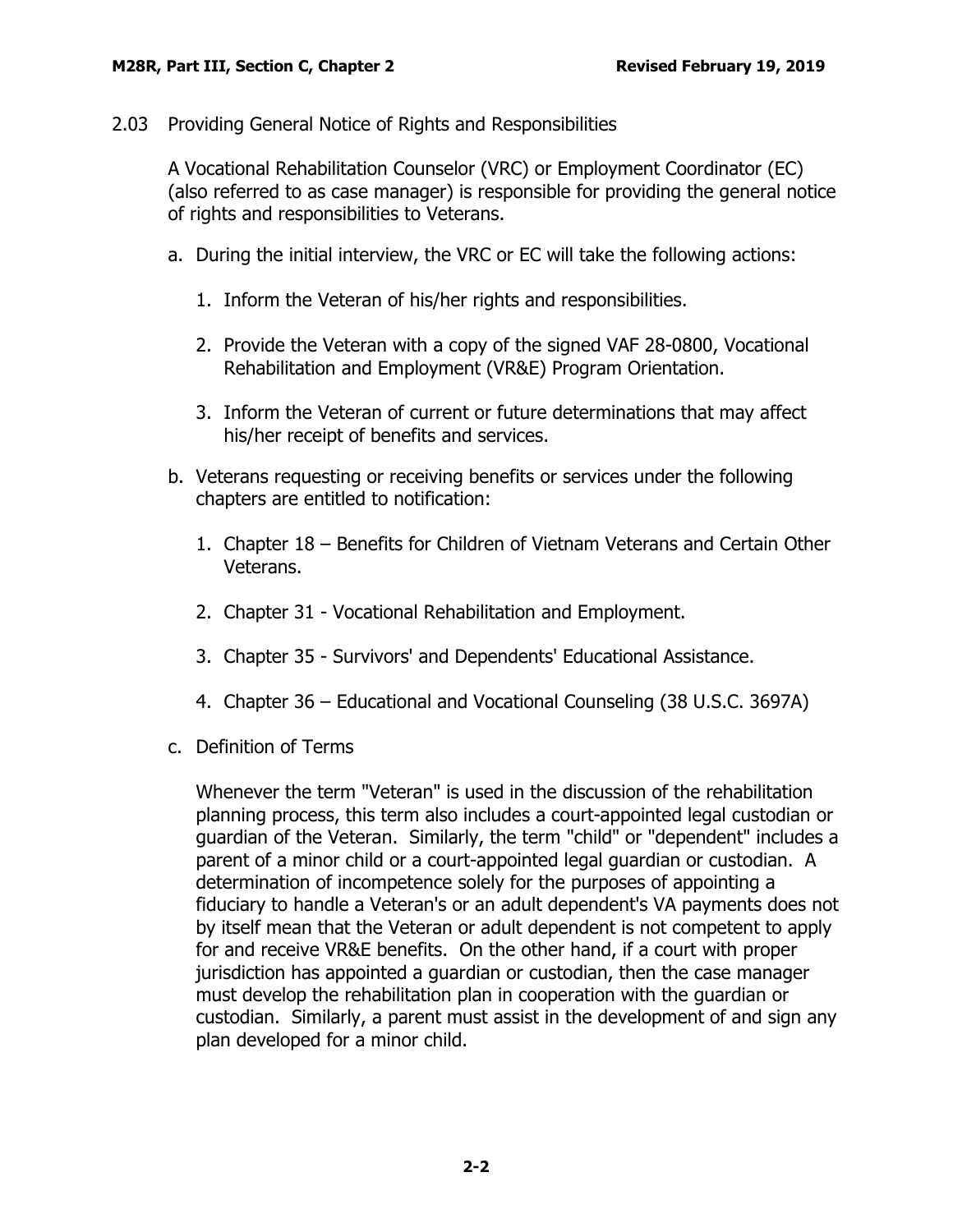- <span id="page-3-1"></span><span id="page-3-0"></span>2.04 Requirements Regarding the Privacy Act Statement and Freedom of Information Act (FOIA)
	- a. Privacy Act Statement

The privacy act statement informs the Veteran and/or guardian that the information he/she provides will not be used for any other purpose and that responses may be disclosed outside the VA only if the disclosure is authorized under the Privacy Act of 1974. During the initial meeting, the case manager will provide VAF 28-8739a, Protection of Privacy Information Statement (see Appendix O, VA Forms), explain the purpose of it and obtain an appropriate signature from the Veteran or guardian. The case manager must file VAF 28- 8739a in the VR&E record, and ensure the Veteran and/or guardian receives a signed copy of the form.

<span id="page-3-2"></span>b. Freedom of Information Act (FOIA)

The Freedom of Information Act (FOIA) is a federal law that gives United States citizens the right to access government information upon request. It is the VA's policy to release information to the fullest extent of the law provided there is no foreseeable harm associated with the release.

<span id="page-3-3"></span>c. Requesting Records Under FOIA

Individuals may request records under FOIA by following these steps:

- 1. Direct the individual to the VA FOIA website at www.foia.va.gov.
- 2. Ensure the request is in writing and signed by the person submitting the request.
- 3. Describe the records so that they may be located with a reasonable amount of effort.
- 4. State the requestor's willingness to pay applicable fees or provide a justification to support a fee waiver. For information on fees, go to www.foia.va.gov/FOIA\_Fee\_info.asp.
- 5. Include a daytime telephone number.

The VA has a decentralized system for handling FOIA requests. All FOIA requests should be addressed directly to any of the approximately 400 geographically dispersed components that may maintain the records the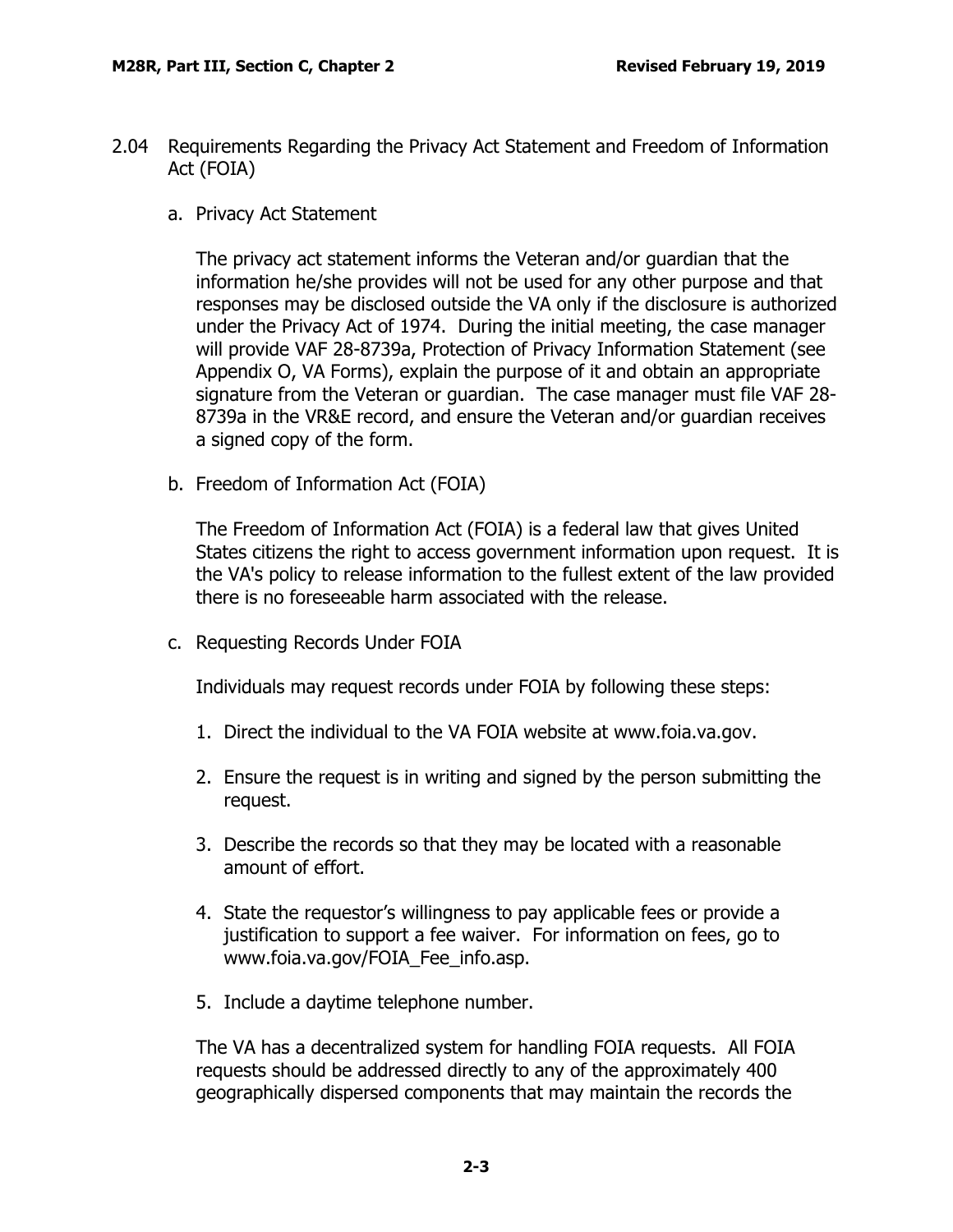requestor is seeking.

If the requestor knows the office that maintains the records he/she is seeking, request that he/she send the request to that office or contact the VA Central Office FOIA/Privacy Act Officer at www.foia.va.gov/FOIA\_Offices.asp for the custodian of the record.

<span id="page-4-0"></span>d. Responding to FOIA Request

After receiving the FOIA request, the Regional Office FOIA officer will request the Veteran's file from VR&E. The VR&E Officer will request clarification from the FOIA officer regarding whether the entire file is needed or just certain information from it. Once that is clarified, the requested information/documents will be taken to the FOIA office. Before providing the information to the FOIA officer, VR&E will make a duplicate copy of file information to continue providing appropriate services to the Veteran.

- <span id="page-4-2"></span><span id="page-4-1"></span>2.05 Protection of Privacy and Release of Information
	- a. Protection of Privacy

All files, records, reports and other documents pertaining to any claim filed with the VA are confidential and privileged. The information in the Veteran's VR&E record is developed and maintained to assist the Veteran in obtaining and maintaining suitable employment or Independent Living (IL) services. This information may not be communicated to others, nor may others use it except in the following circumstances:

- To assist the Veteran in completing a comprehensive initial evaluation.
- To assist the Veteran in pursuing his/her rehabilitation program.
- To assist the Veteran in securing and adjusting to employment or rarely, to provide information to protect the Veteran or others from harm.
- <span id="page-4-3"></span>b. Release of Information to Outside Entities

The case manager may release information regarding a Veteran's disability or rehabilitation program to a vendor or establishment when all of the following conditions are met:

• The case manager asked the vendor or establishment to provide services to the Veteran.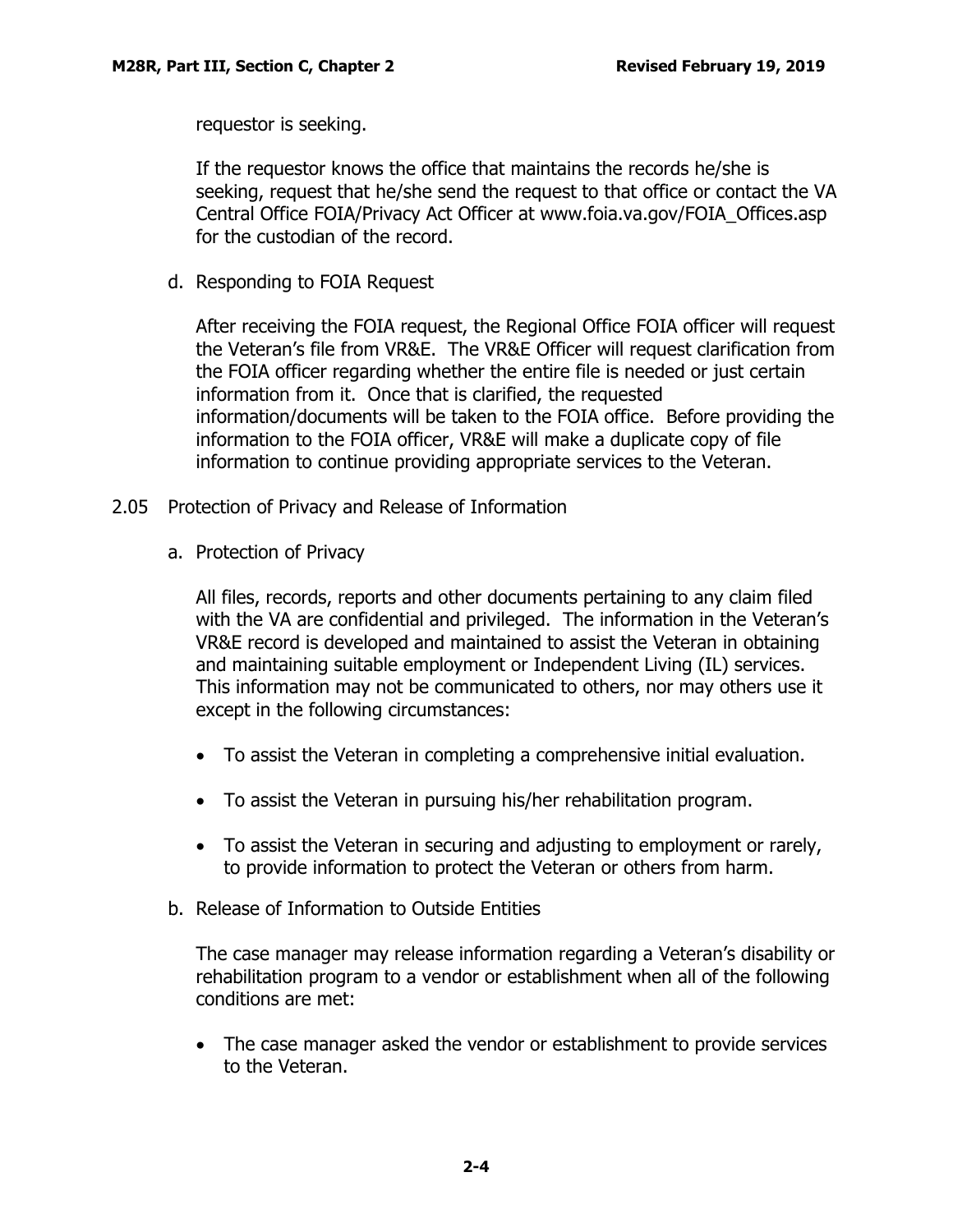- The information is directly related to the services authorized to the Veteran.
- The Veteran authorized the release of information in writing.
- All Personal Identification Information (PII) must be redacted before providing information except where the Social Security Number (SSN) is used as the student's ID number.

The Veteran may provide signed written authorization or utilize VAF 3288, Request for and Consent to Release of Information from Claimants Records (Appendix O, VA Forms). The authorization will remain in effect for the duration of the Veteran's rehabilitation program unless otherwise indicated.

Note: The case manager must obtain a separate signed release of information prior to releasing information to organizations or individuals not directly involved in providing rehabilitation services.

<span id="page-5-0"></span>c. Review of Sensitive Information in Veteran's Record

Sensitive information is defined as information that, if disclosed to the individual, may have a serious adverse effect on the individual's mental or physical health. Such information may require explanation, or interpretation, by an intermediary, or assistance in the information's acceptance and assimilation in order to preclude an adverse impact on an individual's mental or physical health.

When individuals request access to their records (which includes medical, social, and/or psychological information), the VRC must review the record to determine whether the medical and/or psychological information could cause harm to the individual. There will be instances where medical and mental health notes are placed in the VR&E record, however, Compensation and Pension Records Interchange (CAPRI) information should not be in the VR&E record per current VBA policy. If, upon review, the VRC concludes that the information may cause harm, the request and related documents must be referred back to the designated VA medical provider, private physician or mental health provider who prepared the information to determine if the record can be disclosed directly to the individual.

Where denial of a request for access is made, the VRC must fully document in a CWINRS note the justification for making the denial. The note must specifically state that the medical or mental health information was referred back to the VA medical provider, private physician, or mental health provider that prepared the information to determine if it can be provided, and that the information was removed from the VR&E record prior to providing the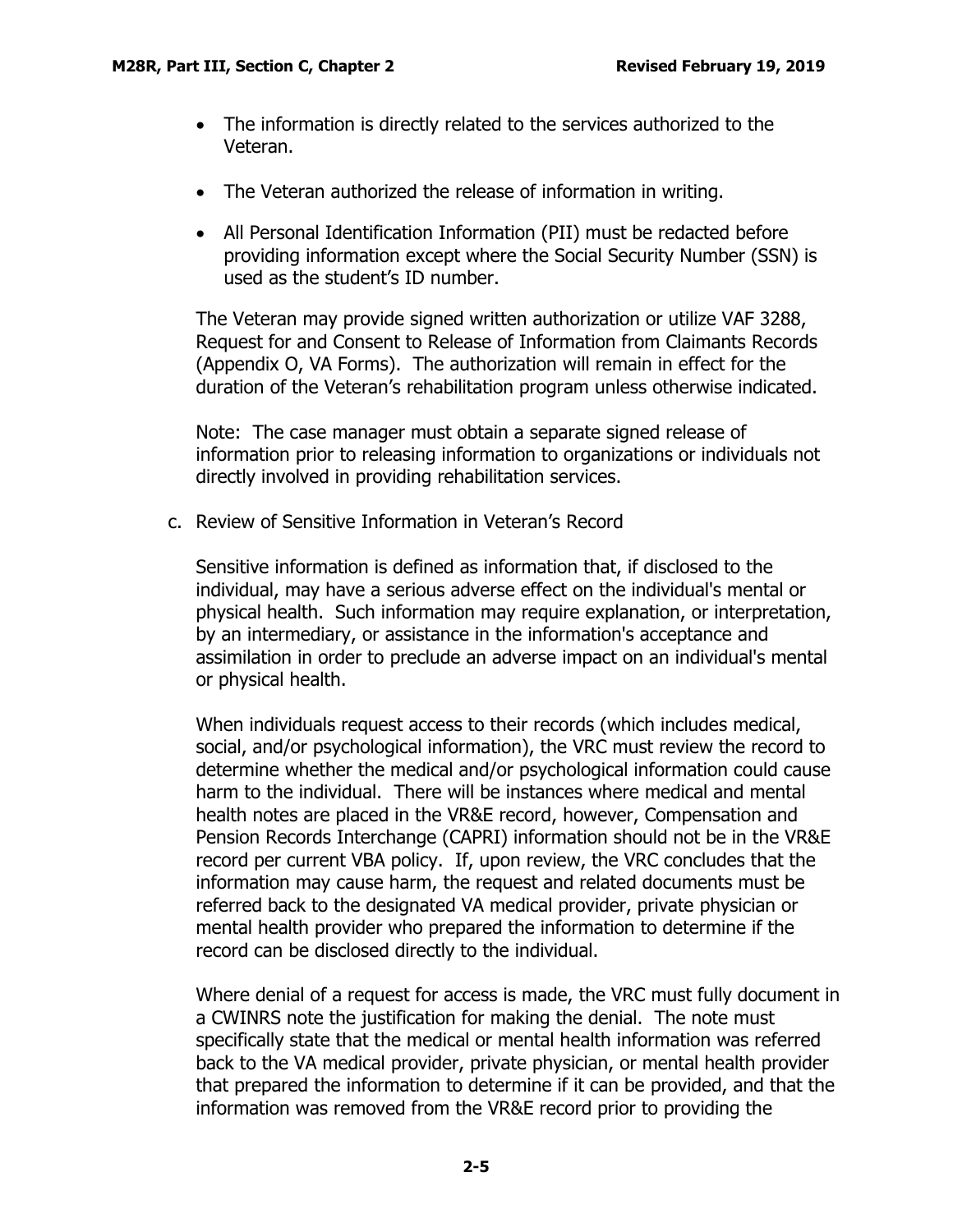Veteran access to the record.

<span id="page-6-0"></span>d. Rehabilitation Service Providers

When a case manager releases information to vendors or establishments providing rehabilitation services, he/she must include a written notice that the information is strictly confidential, is furnished solely for the purpose of enabling the vendor or establishment to assist the Veteran in his/her rehabilitation program, and cannot be released to other parties. The Veteran does not have to sign a release when services are being contracted out. However, a release is required when a referral is made to a Disabled Veterans' Outreach Program (DVOP) specialist or Local Veterans' Employment Representative (LVER).

<span id="page-6-1"></span>e. Release of Information to Potential Employers

VA and other rehabilitation service providers should release to employers only information that they need to know and only with a signed release from the individual. Employers may not ask job applicants about the existence, nature, or severity of a disability. Applicants may be asked about their ability to perform specific job functions. A job offer may be conditional pending the results of a medical examination, but only if the examination is required for all employees considering similar jobs.

- <span id="page-6-3"></span><span id="page-6-2"></span>2.06 Procedures for Providing Due Process
	- a. Definition of Terms
		- 1. Due Process

Due process in the administration of VA benefits requires that the case manager inform the beneficiary of a proposed adverse action that could reduce, deny, or terminate benefits, and provide the beneficiary with the opportunity to provide additional evidence to contest the action, and/or request a meeting with his/her case manager.

2. Adverse Action

An adverse action denies benefits and/or services, reduces or otherwise lessens benefits or services, or terminates benefits.

<span id="page-6-4"></span>b. Entitlement to Notification

The following parties are entitled to notification of any decision made by the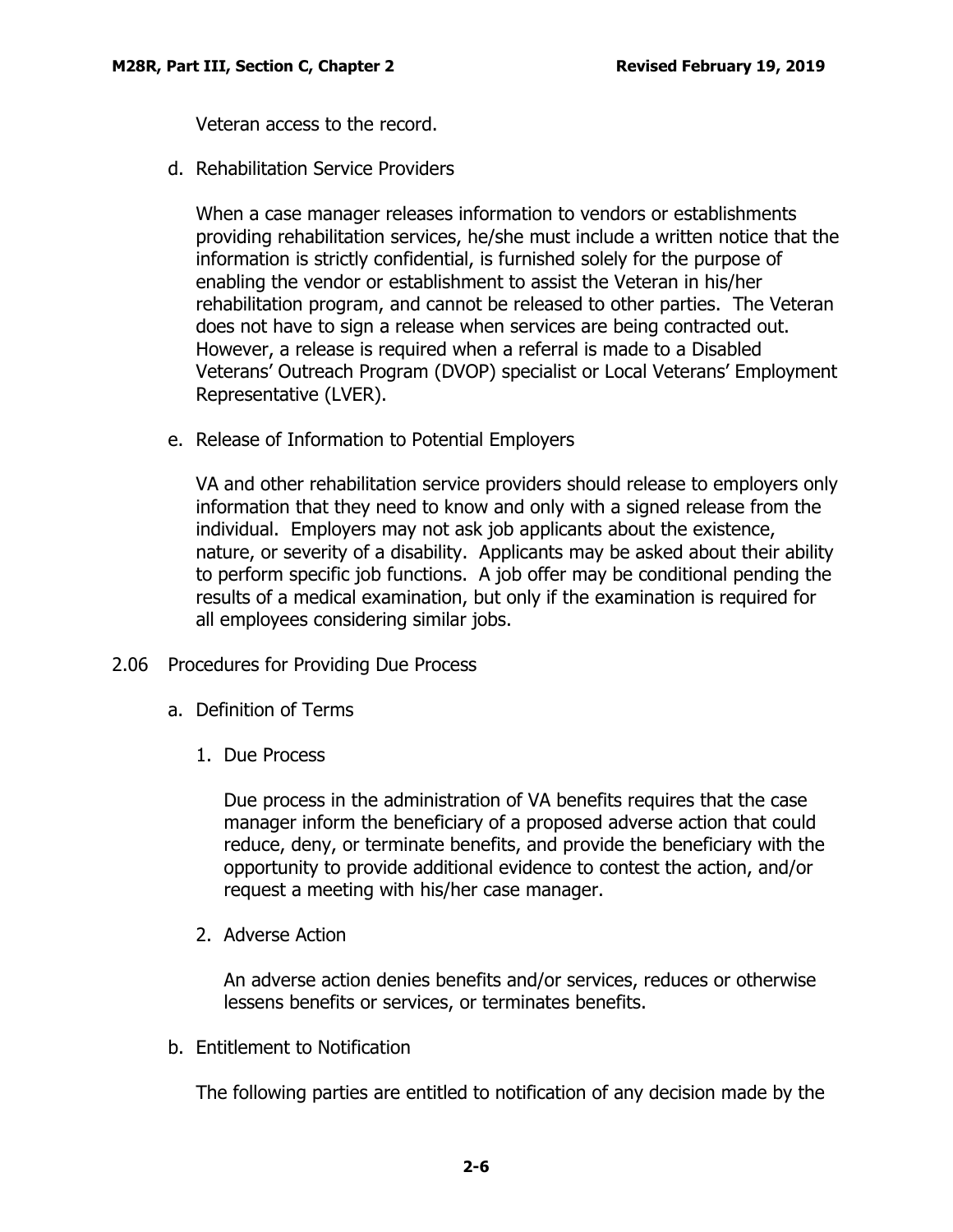VA that affects the payment of benefits or the granting of relief:

- Beneficiaries
- Guardians of minor beneficiaries
- Fiduciaries of Veterans rated or deemed incompetent
- Beneficiaries' designated representatives
- <span id="page-7-0"></span>c. General Notification Requirements for all Decisions Made on a Claim (Change Date February 19, 2019)

When feasible, the case manager will meet with the Veteran to discuss any adverse actions. However, this personal discussion does not replace the written notification to the Veteran as required by 38 CFR 21.420.

Effective February 19, 2019, every decision letter must include the following elements:

- 1. Issues adjudicated.
- 2. Evidence considered.
- 3. Statutes and regulations considered.
- 4. Identification of findings favorable to the Veteran.
- 5. Findings as to which elements have not been satisfied, leading to the denial.
- 6. Notice of how to obtain a copy or access the evidence used when making the decision.
- 7. Notice of the criteria that must be satisfied to grant the claim.
- 8. Notice of appellate rights and all procedures to seek further review.

It is important to note that VAF 20-0998 does not need to be sent with the notice of proposed adverse action. The case manager must only send VAF 20-0998, Your Rights to Seek Further Review of Our Decision (see Appendix O, VA Forms), with the final notice of adverse action once the action has taken place.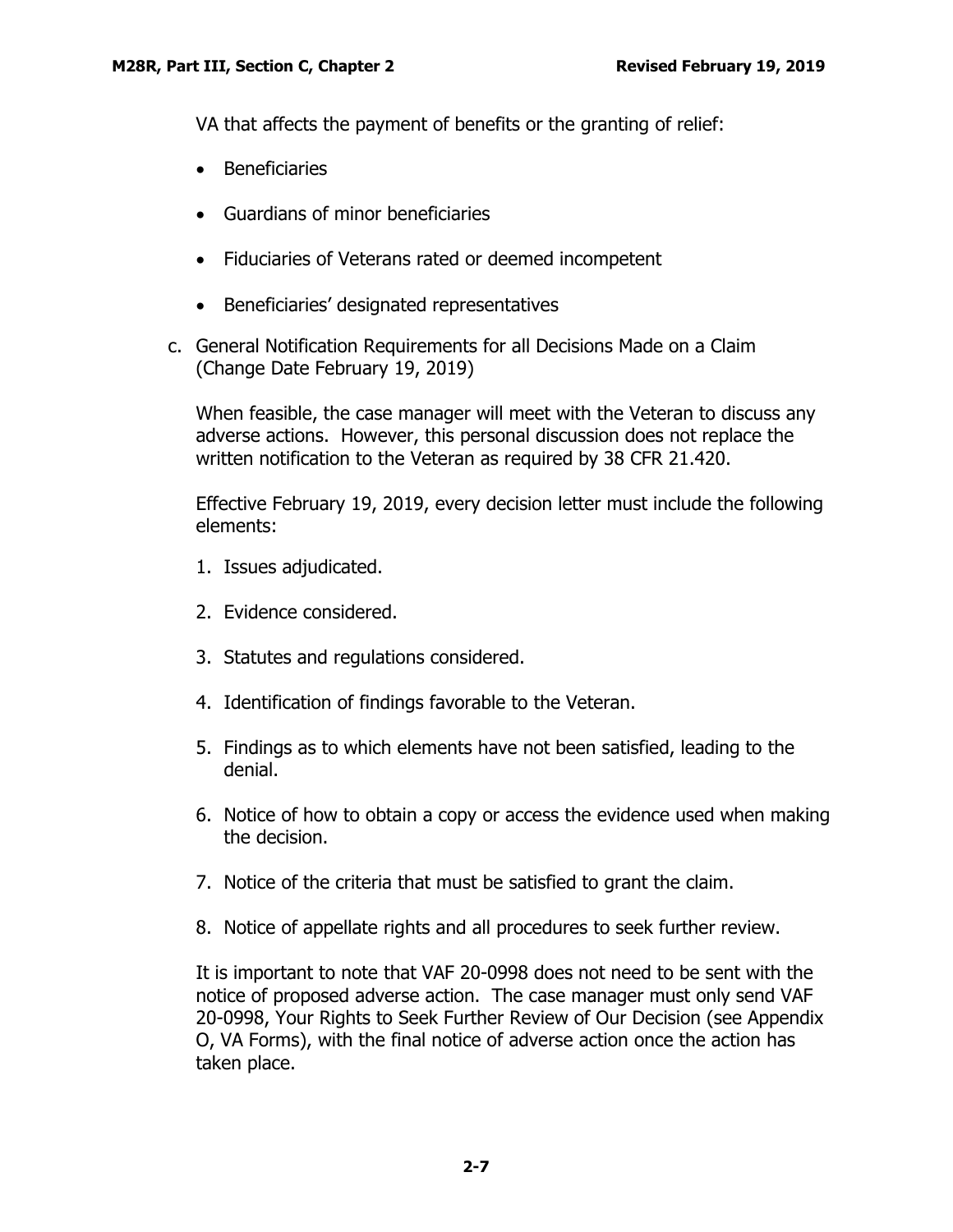- <span id="page-8-0"></span>d. Types of Notification
	- 1. There are two types of due process notification used to inform a beneficiary of a change in benefits:
		- Changes that do not require notification prior to taking an adverse action, and
		- Changes that require notification prior to taking an adverse action.
	- 2. The notification for an adverse action or proposed adverse action is determined by the following source of information:
		- (a) Third Party

A notification of a proposed adverse action must be sent to the Veteran to inform him/her of a proposed change in his/her benefits, if the source of information is received from a third party. The letter should advise the Veteran of the information received, explain the effect it may have on his/her benefit, and allow the Veteran to offer evidence or argument that shows why the proposed action should not be taken.

(b) Veteran

A notification for the adverse action must be sent to the Veteran to inform him/her about the change in his/her benefits, if the source of information is the Veteran. The letter should explain that the information he/she submitted has affected his/her entitlement and the extent of the effect. A notice of proposed adverse action may be required. Refer to section 2.06.e to determine when an adverse action does not require prior notification.

For more information on the right to notification, see 38 CFR 3.103 and 38 CFR 21.420.

<span id="page-8-1"></span>e. Adverse Actions that Do Not Require Prior Notification

The following instances do not require a notification prior to taking an adverse action. The case manager must take the adverse action immediately and send a written notice to the Veteran with a copy to his/her designated representative.

1. Change in Training Time, Credit Hours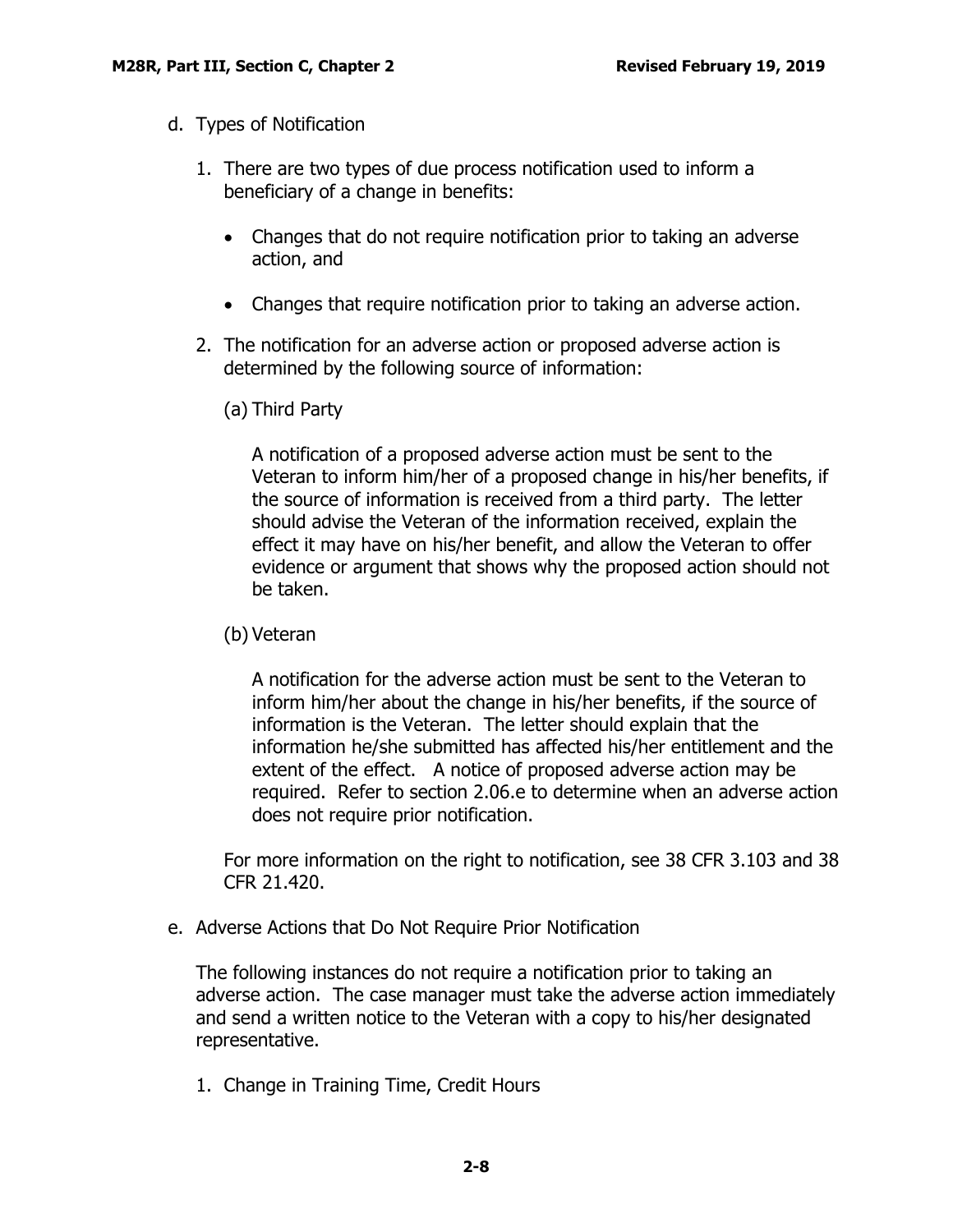Per 38 CFR 21.420, changes in training time do not require prior notification. The case manager must take the adverse action immediately upon notification of the change. However, the case manager must ensure that all necessary evidence and information from the Veteran and the facility have been reviewed before taking the adverse action.

- (a) If a Veteran notifies his/her case manager of a decrease in course credits with an official school document confirming the decrease and its effective date, the case manager must adjust the Veteran's award, and inform him/her in writing of the reduction in the subsistence allowance (38 CFR 21.324(i)) and evidence to support mitigating circumstances (see M28R.V.B.8 for more information on mitigating circumstances).
- (b)If a Veteran notifies his/her case manager of a decrease in course credits without an official school document confirming the decrease and its effective date, the case manager must contact the facility to verify the change and its effective date, adjust the Veteran's award, and inform the Veteran in writing of the reduction in the subsistence allowance. In addition, the case manager must ensure that the amended certification is obtained from the facility and filed in the Veteran's VR&E record.
- (c) If a facility informs the case manager of a change in training time, with or without confirmation of a change from the Veteran, the case manager must adjust the Veteran's award and inform the Veteran in writing of the reduction in the subsistence allowance. In addition, the case manager must ensure that the amended certification is obtained from the facility and filed in the Veteran's VR&E record.
- 2. Terminating an Award Upon Notification of Death

A notice of termination of benefits is not required when VA receives evidence that the Veteran has died. Once a notice of death is received, the case manager must immediately terminate the award effective the date of Veteran's death (38 CFR 21.324(b) and M28R.V.B.8).

- <span id="page-9-0"></span>f. Adverse Actions that Require Prior Notification
	- 1. Benefit Changes Requiring a Notice of Proposed Adverse Action

Generally, the VA must send the Veteran and his/her designated representative (if any), a notice of proposed adverse action prior to taking any unfavorable action affecting the Veteran's benefit, including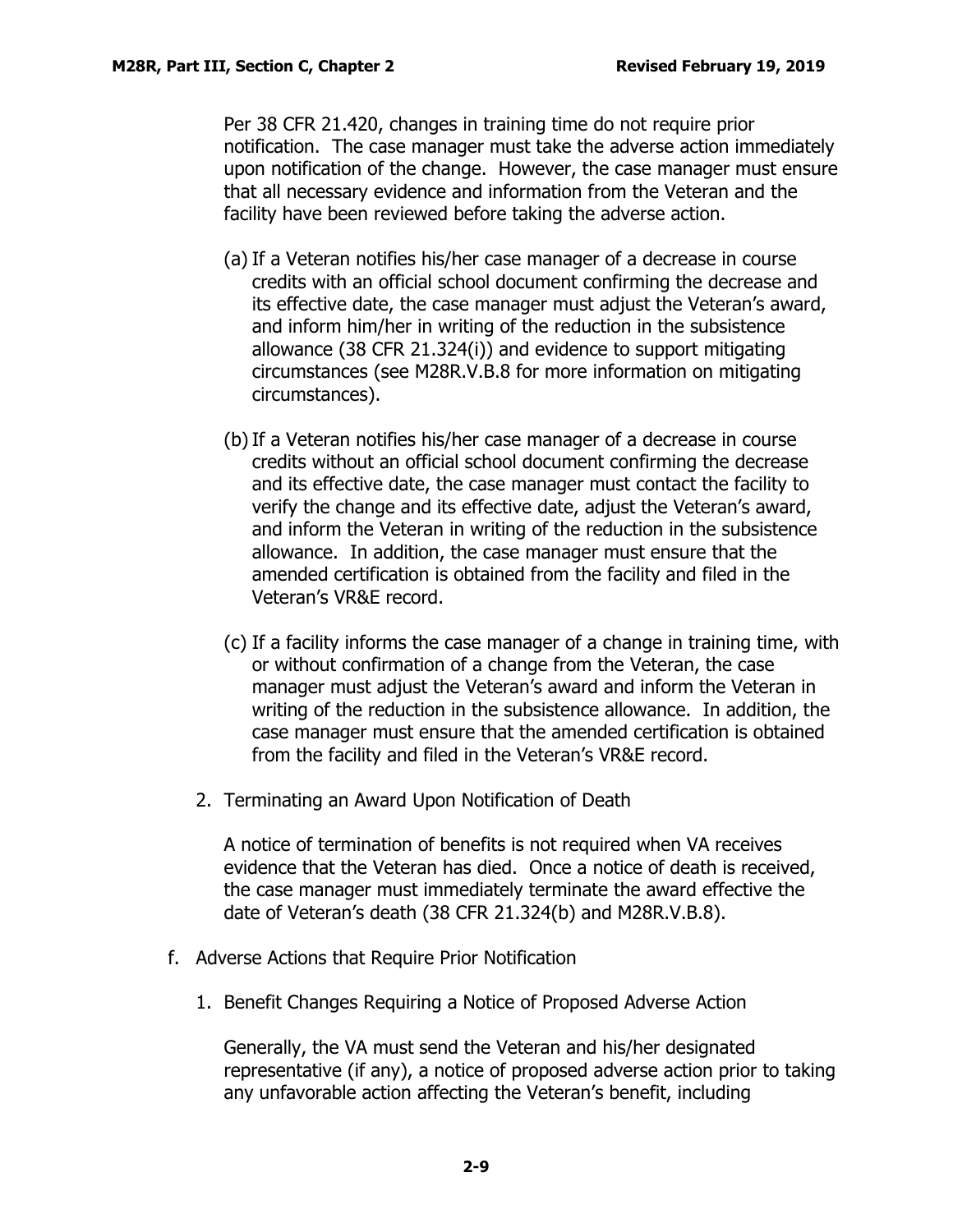discontinuance, rehabilitation and of benefits and/or services.

(a) Discontinuance

The case manager must send the Veteran a letter notifying him/her and his/her designated representative of the interruption when discontinuance is anticipated and interruption of services is required. This notification is required prior to closing the Veteran's case.

(b) Rehabilitation

The case manager must send prior notification to the Veteran and his/her designated representative when rehabilitation closure is proposed as a result of the Veteran's:

- Pursuit of further education, or
- Employment in suitable employment other than the planned goal, or
- When third party information is used and no verification from the Veteran, or
- When all objectives of an IILP have not been achieved.
- (c) Reduction in Subsistence Allowance Following the Loss of a Dependent

Where a reduction in subsistence allowance is proposed by reason of information concerning dependency received from a source other than the Veteran, VA will:

- (1) Prepare a proposal for the reduction of subsistence allowance, setting forth material facts and reasons; and
- (2) Notify the Veteran at his/her latest address of record of the proposed action; and
- (3) Furnish detailed reasons for the proposed reduction; and
- (4)Inform the Veteran that he/she has an opportunity for a predetermination hearing, provided that VA receives a request for such a hearing within 30 days from the date of the notice; and
- (5) Give the Veteran 60 days for the presentation of additional evidence to show that the subsistence allowance should be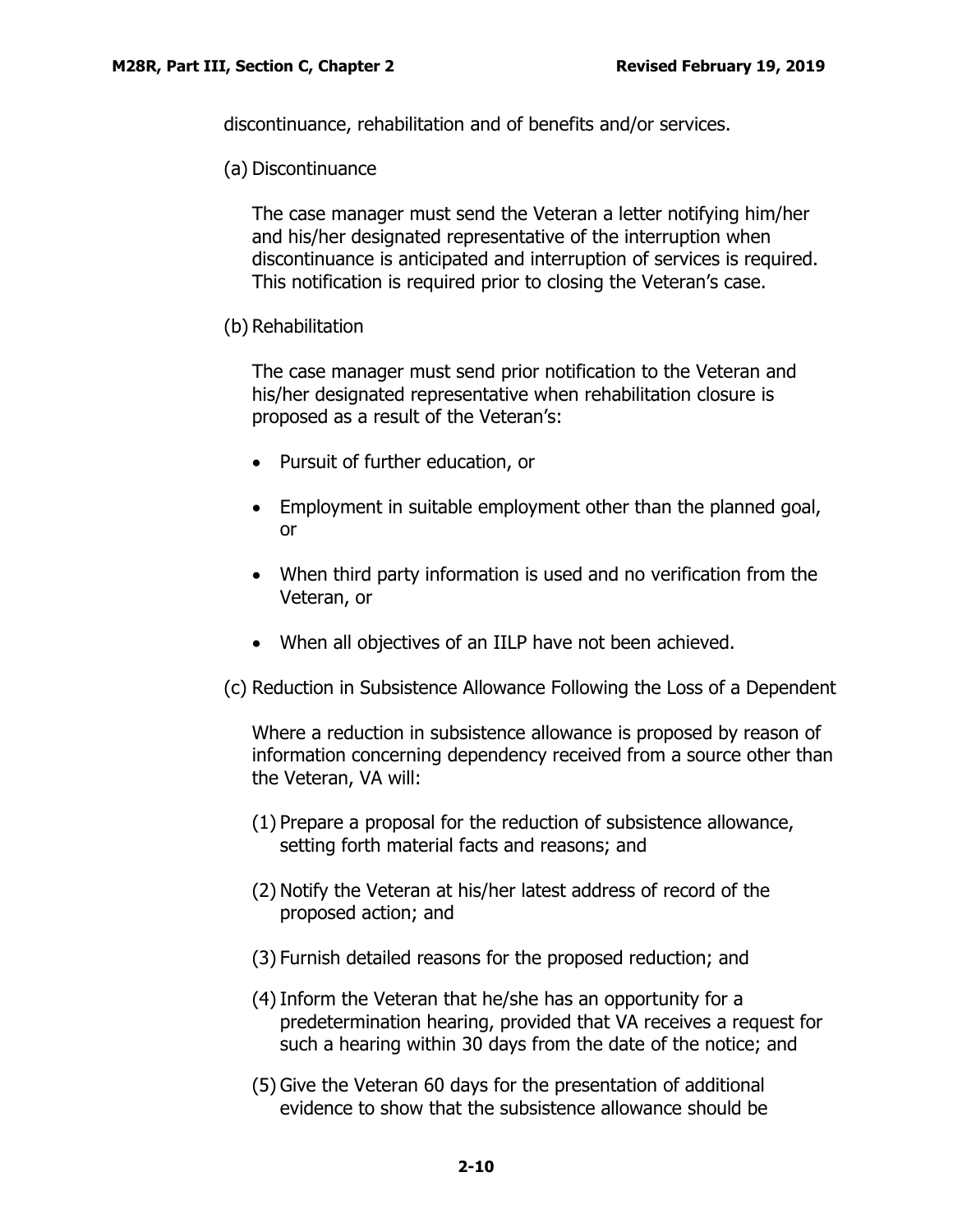continued at its present level. (Authority: 38 U.S.C. 5112, 5113).

- 2. Procedures for Providing Notices of Proposed Adverse Action (Change Date November 16, 2018)
	- (a) Send the Veteran a notice of proposed adverse action. Follow guidelines specified in this chapter.
	- (b) Establish the proposed adverse action period specifying that the Veteran has 30 days to respond before any adverse action is executed.
	- (c) Respond to the information and/or evidence submitted by the Veteran, if any, during the proposed adverse action period.
	- (d)If the Veteran does not respond to the notification for the proposed adverse action, send final notification of the decision advising the Veteran of the decision and how it affects his/her entitlement to further benefits, the effective date, the detailed reasons for the decision, and his/her appellate rights.
	- (e) If the Veteran does not respond to the notification of proposed adverse action, the VR&E staff member may proceed with the action noted in the decision letter.
- 3. Due Process Period (Change Date November 16, 2018)

For a required prior notification, VA must allow at least 30 days for the Veteran to respond before finalizing the adverse action.

- <span id="page-11-1"></span><span id="page-11-0"></span>2.07 Section 5103 Notice (Formally Known as the VCAA Notice)
	- a. Background

On November 9, 2000, Congress enacted the Veterans Claims Assistance Act (VCAA) which provided that VA has a duty to assist a claimant who files a substantially complete application in obtaining evidence to substantiate his/her claim before making a decision on the claim. The law eliminated the concept of a well-grounded claim, redefined VA's duty to assist and mandated specific notice requirements.

Public Law (PL) 112-154 amends 38 U.S.C. sections 5103 and 5103A to streamline the VA's duty-to-notify and duty-to-assist responsibilities. This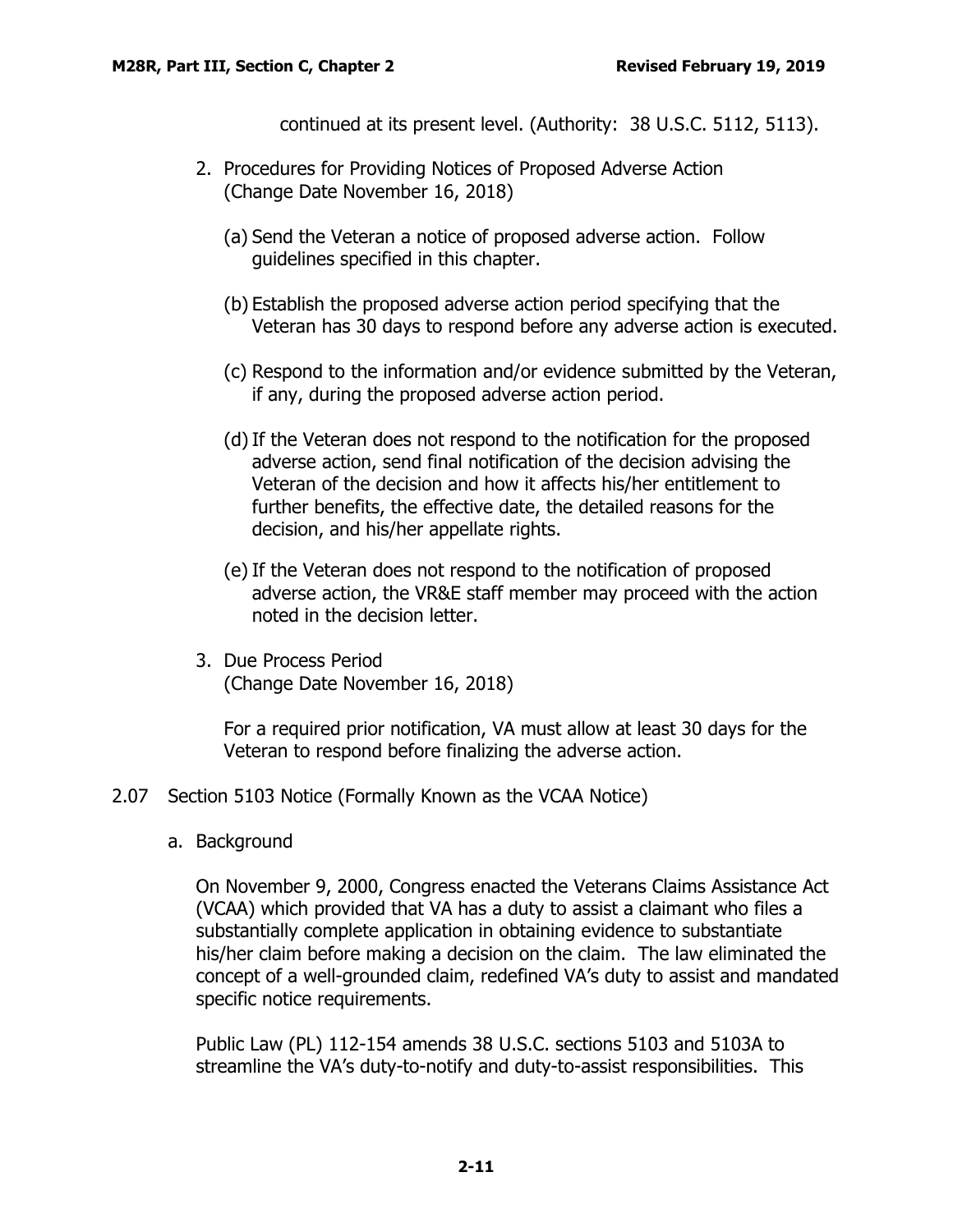new law applies to VA's notification and assistance obligations on or after February 2, 2013.

PL 112-154 does not change the content of VA's VCAA notice (now referred to as Section 5103 notice). Instead, it provides VA the authority to engage claimants in taking a more active role in claims development.

<span id="page-12-0"></span>b. Elements of the Section 5103 Notice

Section 5103 notification is sent only in cases where VA is considering a denial of benefits sought. The Section 5103 notice must inform the Veteran of the following:

- 1. What information or medical evidence is needed to substantiate the claim.
- 2. What evidence and information is to be obtained by the claimant.
- 3. What evidence is VA's responsibility (VA is required to notify the claimant where it is unable to obtain the relevant records).

In cases where the evidence is sufficient to substantiate the claim and to grant the benefit sought, it is unnecessary to send the Section 5103 notice indicating what it takes to substantiate the claim.

- <span id="page-12-2"></span><span id="page-12-1"></span>2.08 Duty to Assist Criteria
	- a. Duty to Obtain Relevant Federal Records

VA's duty to assist includes developing for all relevant records in the custody of a federal department or agency; including VA medical records, service medical records, Social Security Administration records, or evidence from other federal agencies.

Relevancy is determined by what is being considered. Examples include:

- If a case manager is considering a determination of infeasibility due to psychiatric or medical problems, and the Veteran claims to be actively receiving treatment at a VA Medical Center (VAMC), the case manager must obtain copies of the treatment records from the VAMC prior to making a decision on infeasibility.
- If a Veteran with a 10 percent disability rating appears to have an Employment Handicap (EH) but no Serious Employment Handicap (SEH), and the Veteran has a claim pending for increased compensation, the case manager must review all relevant medical records related to the pending